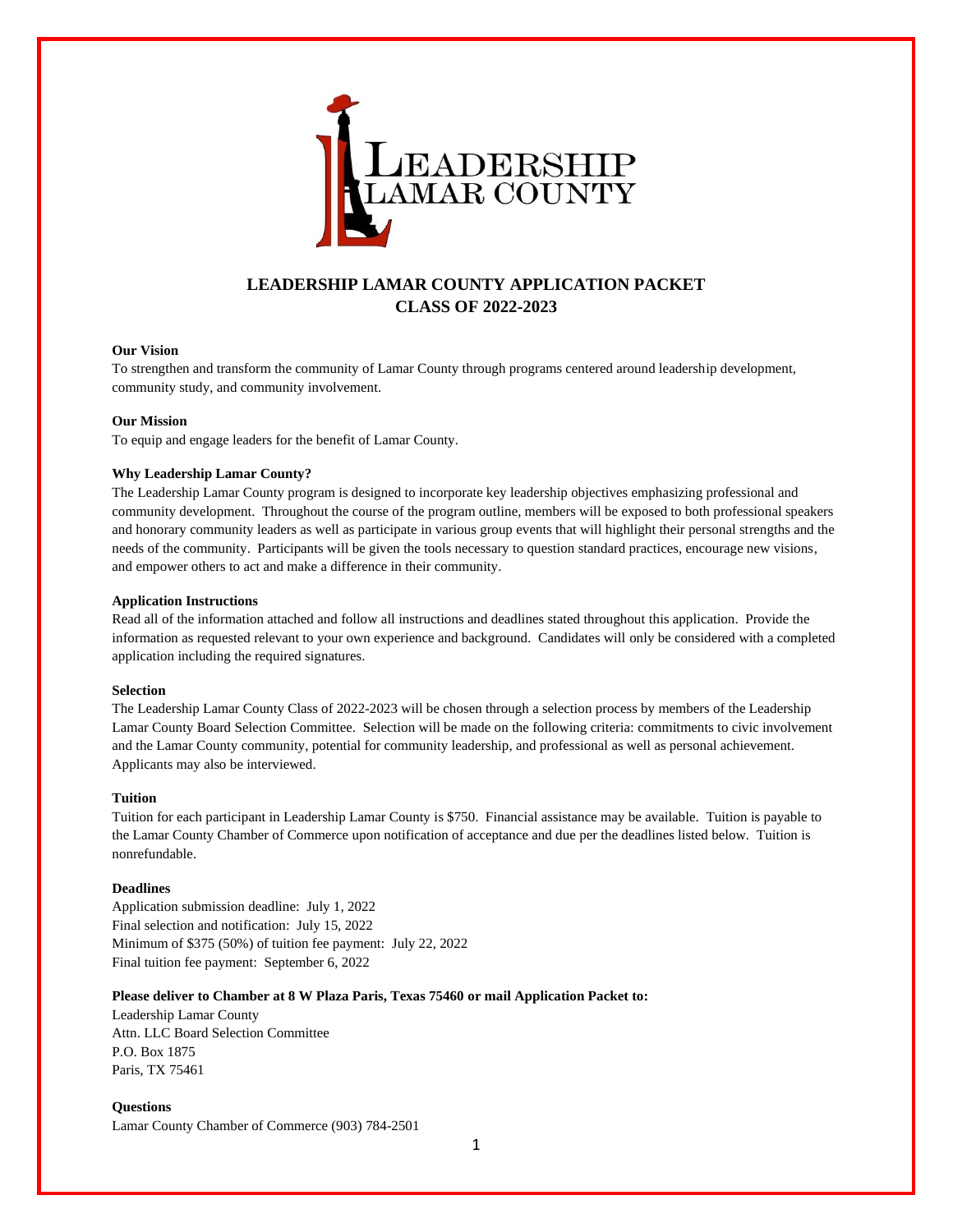## **LEADERSHIP LAMAR COUNTY CLASS OF 2022-2023**

## **PROGRAM SCHEDULE**

| <b>CLASS CURRICULUM *</b>                                    | <b>DATE</b>                                              | <b>TIME</b>                          |
|--------------------------------------------------------------|----------------------------------------------------------|--------------------------------------|
| <b>Fall Retreat **</b>                                       | Thursday, September 8, 2022<br>Friday, September 9, 2022 | 5:00pm to 8:00pm<br>7:00am to 5:00pm |
| <b>Diversity and Personality</b>                             | Thursday, October 13, 2022                               | 9:00am to 5:00pm                     |
| <b>Health Care/Crisis Management</b>                         | Thursday, November 10, 2022                              | 9:00am to 5:00pm                     |
| <b>Time Management</b>                                       | Thursday, December 8, 2022                               | 9:00am to 5:00pm                     |
| <b>History of Paris and</b><br><b>Lamar County</b>           | Thursday, January 12, 2023                               | 9:00am to 5:00pm                     |
| <b>Conflict Resolution</b>                                   | Thursday, February 9, 2023                               | 9:00am to 5:00pm                     |
| Leadership Trip (1 or 2 nights)**                            | March 2023 Tuesday - Thursday<br><b>Exact Date TBD</b>   | All Day - Date TBD                   |
| <b>Local &amp; County Government</b><br>and Education        | Thursday, April 13, 2023                                 | 9:00am to 5:00pm                     |
| <b>Board Member Service &amp;</b><br><b>Responsibilities</b> | Thursday, May 11, 2023                                   | 9:00am to 3:00pm                     |
| <b>Graduation</b>                                            | Thursday, May 12, 2023                                   | $6:00 \text{pm}$ to $8:00 \text{pm}$ |

\**Order of curriculum is subject to change.*

*\*\*To be considered eligible for graduation from Leadership Lamar County, attendance is mandatory at the following events: Fall Retreat and overnight Leadership trip*.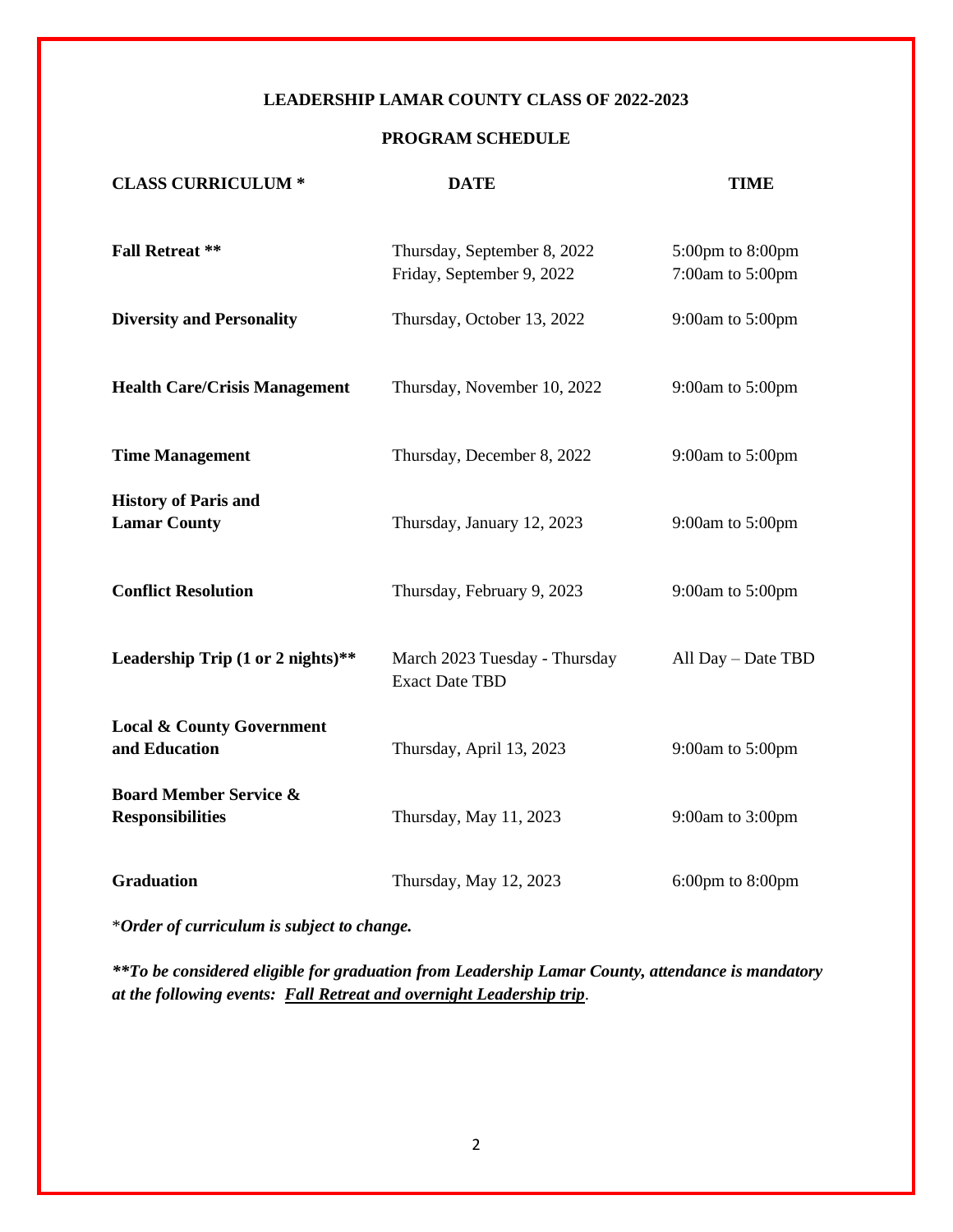# **ATTENDANCE AND TIME COMMITMENT POLICY**

Full participation by each member of Leadership Lamar County is critical. Listed below are the attendance requirements expected.

- Participants are required to attend all full day class sessions. Only four (4) hours may be missed without penalty or make-up. Absences exceeding four (4) hours must be made up in a manner established and approved by the Board in order to graduate.
- Full Attendance at the Fall Retreat and the Leadership Trip in the spring is mandatory.
- Failure to adhere to the above requirements will result in the program participant not graduating with his/her class. The participant may be given the opportunity to come back the following year to fulfill any of the requirements missed and graduate in the spring with that class. All expenses for the makeup sessions will be incurred by the participant.
- Any participant whose absences exceed the above allowances may be asked to withdraw from the program without any portion of the tuition being refunded.
- Participants are expected to attend monthly sessions in their entirety and perform their assignments per Leadership Lamar policies. Participants must notify the Program Chairs if they will need to miss part of a day or will need to leave early. Any missed time will be made up by the participant as assigned by the Board of Directors.
- The Board of Directors reserves the right to adjust the above policies for extenuating circumstances*.*

This policy will be strictly enforced. Tuition will not be reimbursed for any reason. These commitments must be met in order to graduate. If a class or event date must be rescheduled, a minimum of a 90 day notice will be given.

When necessary to travel to a Leadership Sponsored event, you will be required to travel in the transportation provided by Leadership Lamar County.

Out of respect for our speakers and in order to avoid class disruption, each member also agrees to arrive on time to all program events. Furthermore, the usage of mobile devices during any event is strictly prohibited. Breaks during class will be scheduled to allow participant to check phone messages and/or emails.

# **It is important that you and your employer understand and honor these commitments. If you are unable to commit to this schedule and these policies, please do not apply at this time.**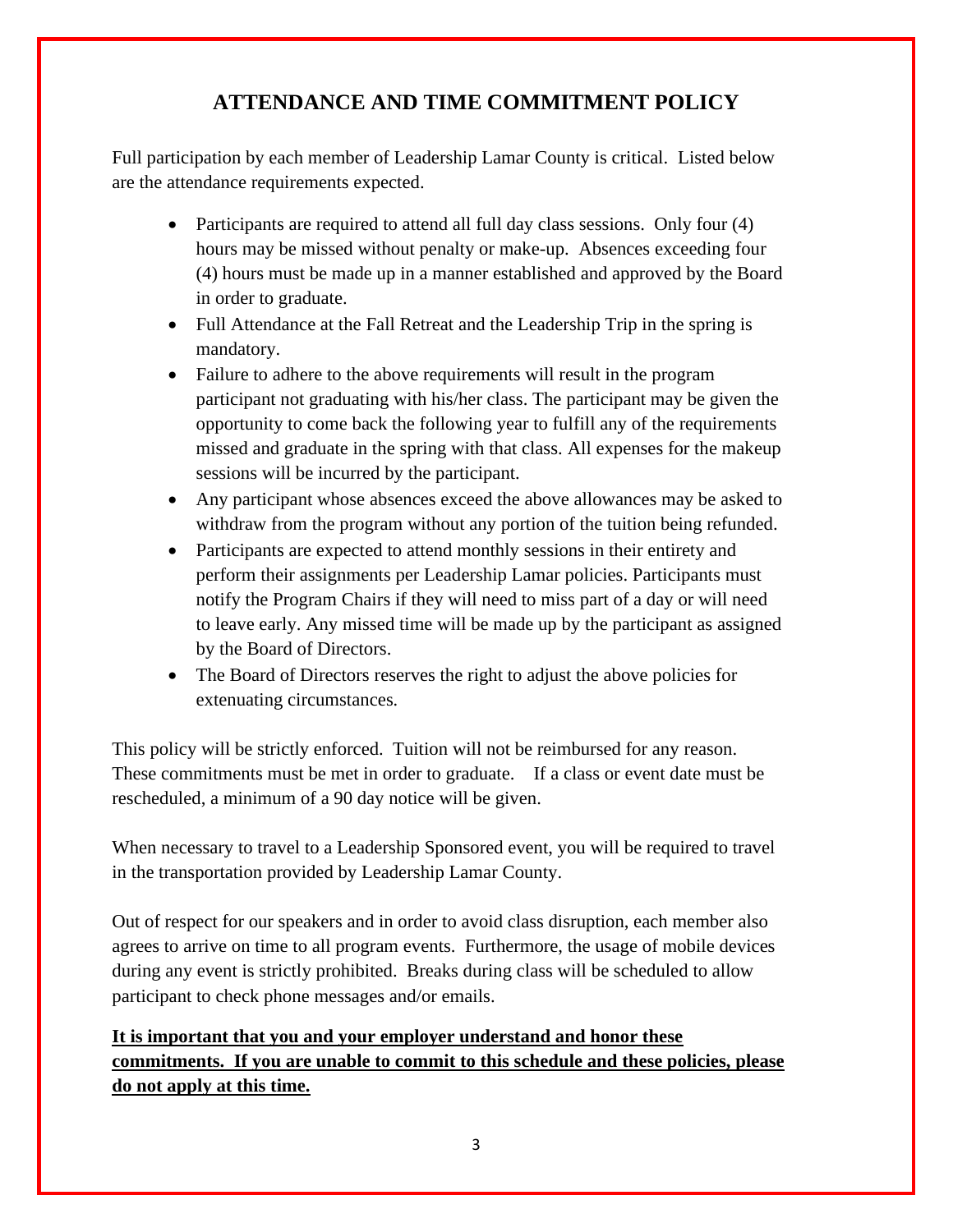# **FINANCIAL COMMITMENT POLICY**

Tuition for each participant in Leadership Lamar County is \$750.

A minimum of \$375 (50%) of the tuition fee must be received by July 22, 2022 with the remainder of tuition fee to be paid no later than August 5, 2022. If full payment is not received by August 5, 2022, the applicant will be dismissed from the class with no refund of funds already paid toward tuition. An alternate candidate for the class will be contacted at that time.

Tuition covers all events and classes listed in the program schedule attached as well as meals and transportation during those events. Any miscellaneous personal expenses are the responsibility of the participant.

Financial assistance may be available. For information on financial assistance, please refer to the Financial Assistance Form included in this packet.

Applications without your employer's signature, if applicable, will not be accepted (see Employer's Certification of Tuition and Attendance form attached).

**I, as an applicant, understand and agree to the Attendance, Time, and Financial Commitment Policies.** 

\_\_\_\_\_\_\_\_\_\_\_\_\_\_\_\_\_\_\_\_\_\_\_\_\_\_\_\_\_\_\_\_\_\_\_ \_\_\_\_\_\_\_\_\_\_\_\_\_\_\_\_\_\_\_

Applicant's Signature Date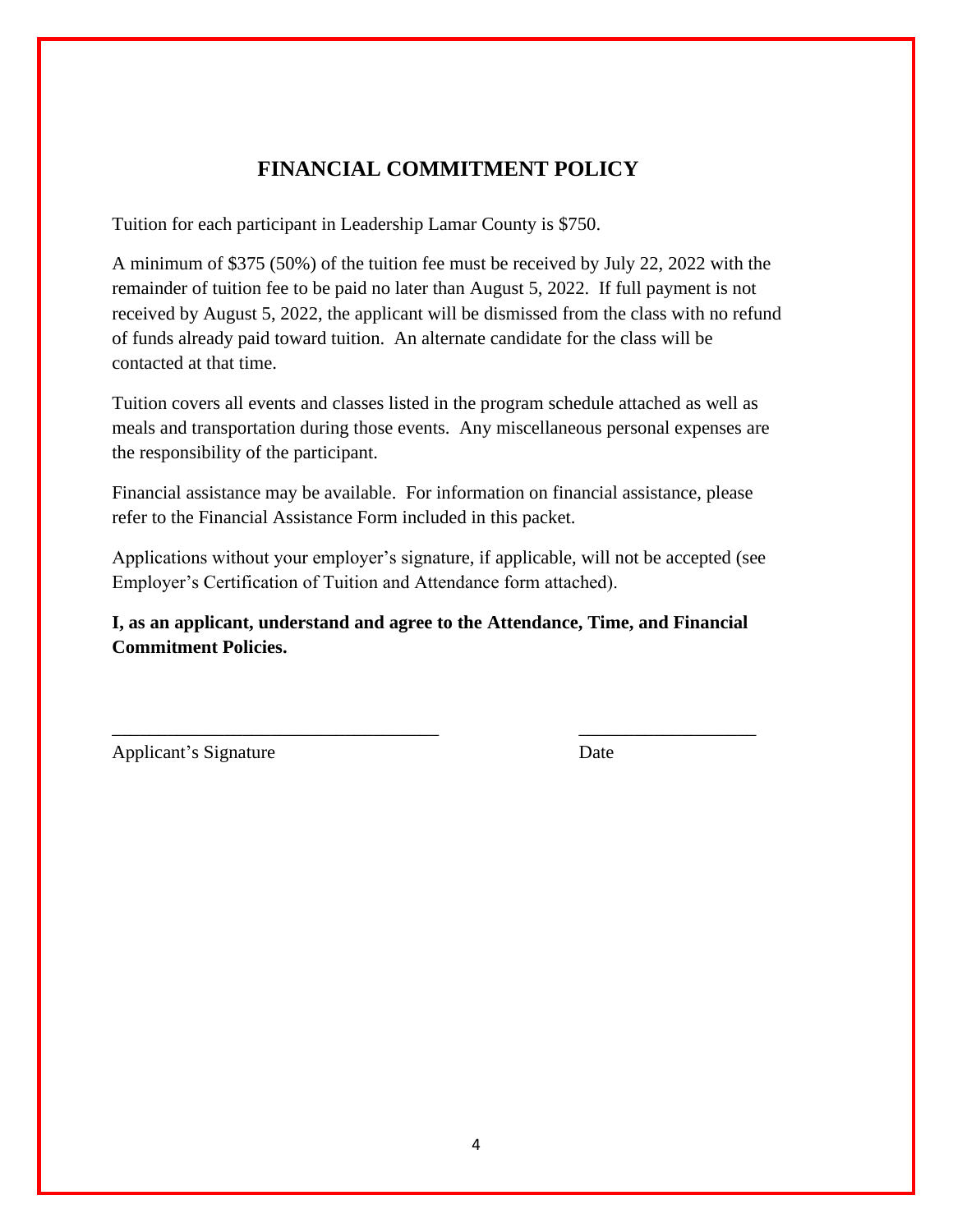

Please provide your responses to all application questions, in typed form, on a separate sheet of paper. Resumes will not be accepted in lieu of the completion of this application.

## **Personal Information**

First Name, M.I., Last Name Name Name of Company/Organization Preferred First Name Title of Position Date of Birth Business Address Home Address Business Phone (xxx-xxx-xxxx) Years you have lived in the Paris Area Home Phone (xxx-xxx-xxxx) Mobile Phone (xxx-xxx-xxxx) Email Address Preferred mailing address

## **Letters of Recommendation**

Attach two letters of recommendation. Please do not submit references from family members. Letters may be addressed to the attention of the LLC Board Selection Committee.

## **Essay**

Please answer the following questions. Please limit your responses to a maximum of three pages in total.

- 1. Why did you apply for Leadership Lamar County?
- 2. What do you hope to gain from participation in Leadership Lamar County and what do you think you could give to this community as a participant in this program?
- 3. On an average week, what percentage of time do you devote to leadership and/or service? Please elaborate and explain the scope of your involvement.
- 4. Please identify particular issues, opportunities or problems you feel are crucial to the Lamar County area today. How do you feel these issues could be resolved and these opportunities could be developed?
- 5. Articulate your personal mission statement and describe how it relates to the mission of Leadership Lamar County, which is – to equip and engage leaders for the benefit of Lamar County.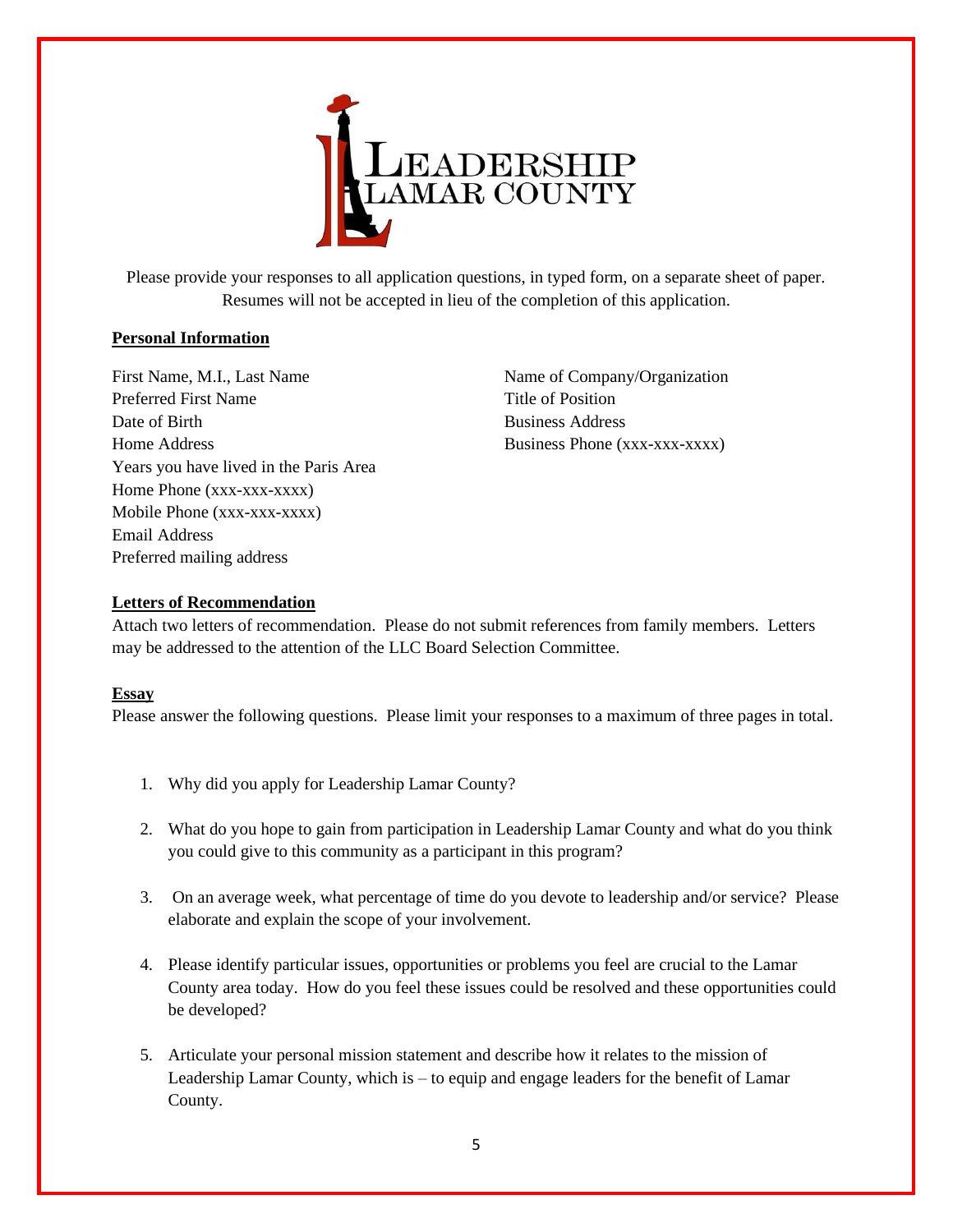## **EMPLOYER'S CERTIFICATION OF TUITION AND ATTENDANCE**

Leadership Lamar County Board of Directors Leadership Class of 2020-2021 P.O. Box 1875 Paris, TX 75461 (903) 784-2501

Applicant Name:

Applicant's Employer:

Employer's Representative authorized to approve tuition and attendance of applicant:

Name: Name:

Title:

As a representative of the Employer described above, I am authorized to commit the Employer to the following actions:

- 1) The Employer will pay non-refundable tuition of \$750.00 in full by August 5, 2022 with a minimum of \$375 (50%) paid by July 22, 2022.\*
- 2) The Employer will commit to allowing the applicant to attend all Leadership Lamar County classes and activities. Failure to attend may result in removal from the program with NO REFUND OF FEES.

I have examined the Leadership Lamar County 2022-2023 program schedule included in this application package, and I understand that the applicant will be expected to attend a full day class each month as well as all mandatory events. I understand the applicant will not graduate if he/she fails to follow the attendance requirements. I agree that attendance is defined as being on time for all classes and remaining for the full class period.

I recognize that the applicant's attendance is vital to the success of Leadership Lamar County and to the applicant's personal growth as a leader. If the applicant is accepted as a member of the Leadership Lamar County Class of 2022- 2023, I will be responsible for ensuring tuition will be paid promptly and that the applicant will attend all classes and required events. **I understand that the applicant will be asked to withdraw from the program if attendance guidelines are not met and there will be no refund of tuition paid.**

Signed this day of , 2022.

Applicant's Signature

Employer's Authorized Signature

\*If the applicant will be responsible for all or part of the tuition payment, please note those specific changes above and sign.